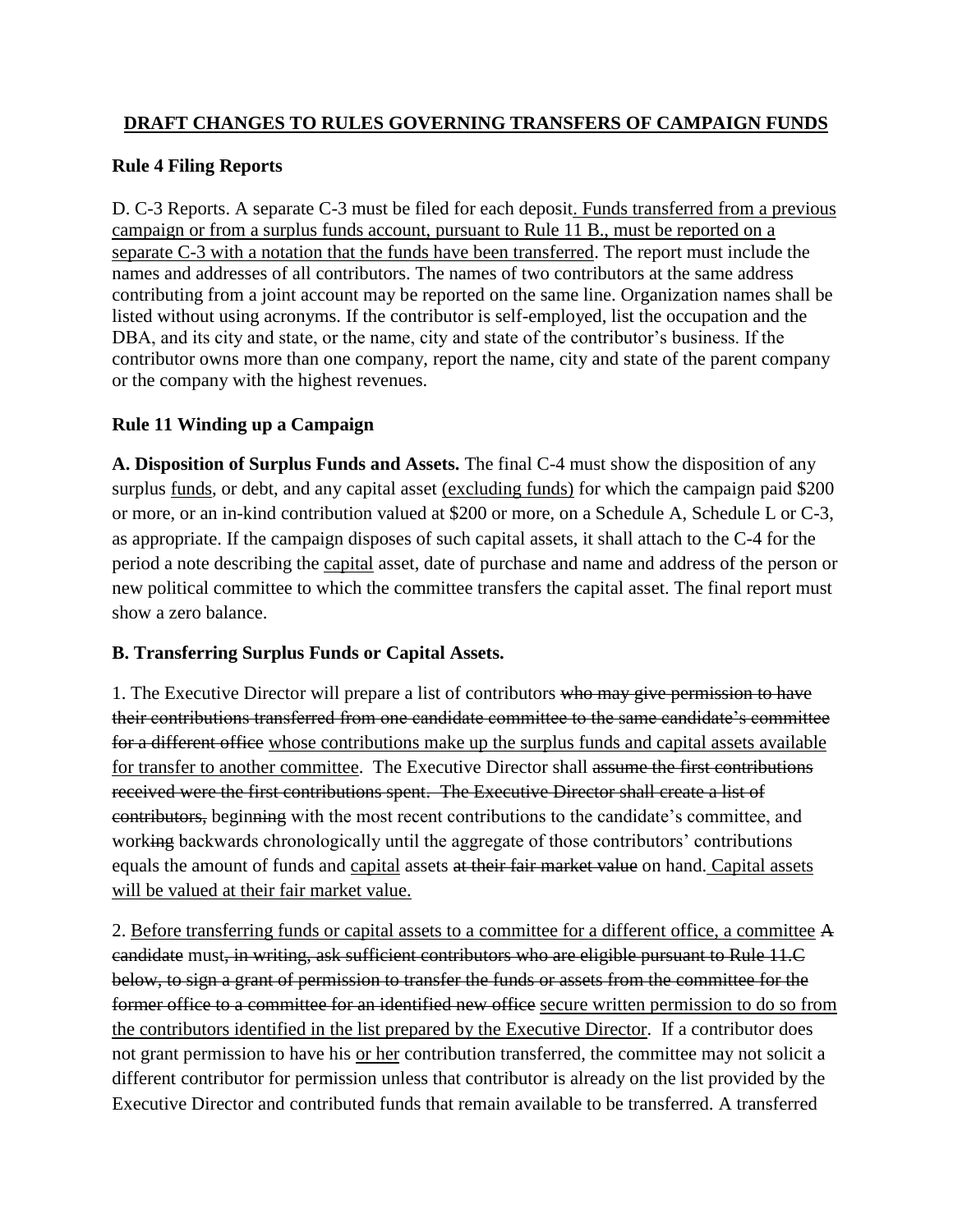capital asset is not attributed to a contributor; it is transferred from the old committee does not count against any individual contributor's contribution limit; it is attributed to the transferring committee.

3. Whether transferred to a subsequent committee for the same office or a committee for a different office, transferred funds are considered contributions by the original contributor to the committee receiving the transfer, and count against the contributor's contribution limit. Surplus funds that are first deposited in a surplus funds account, and subsequently are transferred to a political committee, also count against the original contributor's contribution limit.

**C. Disposing of Campaign Debt.** A candidate committee with a debt may dispose of the debt, and then file a final report, in the following ways: (a) by receiving sufficient contributions to pay the debt; (b) by transferring the debt to a new campaign for the same office; (c) by obtaining agreement from the creditors to forgive the debt (such forgiveness is considered a contribution and contribution limits apply); or (d) by the candidate personally assuming any campaign debt and reporting such assumption as a contribution to his or her campaign.

**D. Transferring Debt.** Candidate, ballot issue, and independent expenditure committees may transfer loans, debts and other obligations to a new campaign for the same office or the same issue and the new campaign may assume such loans, debts or obligations. The following reporting rules shall apply to such a transfer and assumption:

1. Transferring Loans. The transferring committee shall report the transfer of a loan by filing a Schedule L with its final report that reports the loan as forgiven on line 3 of Schedule L. The transferring committee shall also file an amendment to the original C-3 reporting receipt of the loan. This amendment shall change the name of the lender from the name of the original lender, to the name of the new committee to which the loan is being transferred. In addition to the name of the new committee, this report shall include the new committee's address. Where the new committee is a candidate committee, the amendment shall also include the year in which the new committee's candidate will appear on the ballot. Where the new committee is a ballot issue committee, the amendment shall also include the word "new" after the committee name. Where the new committee is a continuing political committee, the amendment shall also include the word "continuing" after the committee name. The new committee shall report assumption of the loan by including a Schedule B with its initial C-4. It shall report the loan on line 3. Under "Vendor's/Recipient's Name and Address," the new committee shall report the name of the person who originally made the loan to the transferring committee.

2. Transferring Other Debts or Obligations. The transferring committee shall include a note with its final report reporting that the debt or obligation has been transferred to the new committee, including the name and address of the new committee, the year in which the new committee's candidate or ballot issue will appear on the ballot, the name and address of the vendor, a description of the obligation, and the amount owed. The new committee shall report assumption